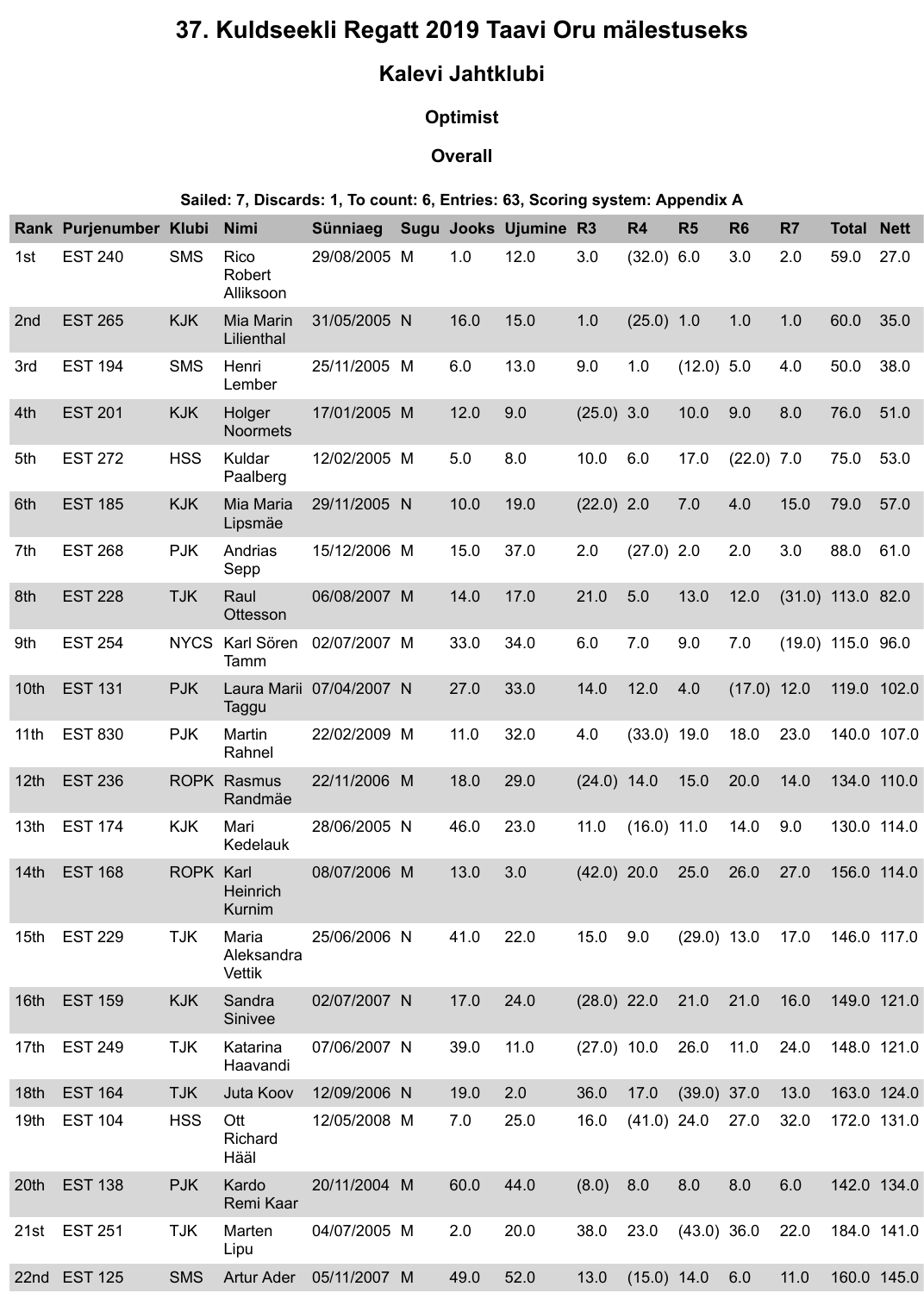| 23rd             | <b>EST 246</b>   | <b>TJK</b>         | Ingmar<br>Anton                     | 13/08/2004 M |              | 4.0  | 10.0               | 35.0          | 34.0          | 31.0          | 35.0               | (64.0<br>DNS)      |                      | 213.0 149.0 |
|------------------|------------------|--------------------|-------------------------------------|--------------|--------------|------|--------------------|---------------|---------------|---------------|--------------------|--------------------|----------------------|-------------|
| 24th             | <b>EST 208</b>   | <b>KJK</b>         | Marten<br>Laur<br>Laanela           | 18/11/2008 M |              | 50.0 | 45.0               | 18.0          | 13.0          | 18.0          | 10.0               |                    | $(30.0)$ 184.0       | 154.0       |
| 25 <sub>th</sub> | <b>EST 230</b>   | <b>TJK</b>         | Kertu<br><b>Külaots</b>             | 09/08/2007 N |              | 30.0 | 57.0               | 7.0           | $(38.0)$ 32.0 |               | 24.0               | 5.0                |                      | 193.0 155.0 |
| 26th             | EST <sub>6</sub> | <b>PJK</b>         | <b>Erico Tent</b>                   |              | M            | 55.0 | 56.0               | $(17.0)$ 4.0  |               | 16.0          | 16.0               | 10.0               | 174.0                | 157.0       |
| 27th             | <b>EST 207</b>   | <b>KJK</b>         | Pärtel<br>Orusalu                   | 15/09/2009   | M            | 23.0 | 16.0               | 5.0           | 40.0          | 37.0          | 39.0               | (64.0)<br>DNF)     | 224.0                | 160.0       |
| 28th             | <b>EST 162</b>   | <b>TJK</b>         | <b>Kristina</b><br>Haavandi         | 07/06/2007 N |              | 40.0 | 21.0               | $(33.0)$ 29.0 |               | 28.0          | 25.0               | 18.0               | 194.0                | 161.0       |
| 29th             | <b>EST 247</b>   | <b>TJK</b>         | Ingel Laur                          | 11/08/2005   | $\mathsf{N}$ | 20.0 | 5.0                | (52.0)        | 47.0          | 38.0          | 32.0               | 21.0               | 215.0                | 163.0       |
| 30th             | <b>EST 244</b>   | <b>TJK</b>         | <b>Maria</b><br>Raamat              | 23/01/2006 N |              | 37.0 | 7.0                | 32.0          | 30.0          | $(33.0)$ 31.0 |                    | 28.0               | 198.0                | 165.0       |
| 31st             | <b>EST 139</b>   | <b>PJK</b>         | Emma<br>Mia Kaar                    | 28/09/2008 N |              | 43.5 | 59.0               | 19.0          | 19.0          | 3.0           | 23.0               | (64.0)<br>DNF)     |                      | 230.5 166.5 |
| 32nd             | <b>EST 158</b>   | <b>TJK</b>         | Ann<br>Carolin<br>Victoria<br>Vürst | 28/04/2008 N |              | 62.0 | 55.0               | 12.0          | $(21.0)$ 5.0  |               | 15.0               | 20.0               | 190.0                | 169.0       |
| 33rd             | <b>EST 178</b>   | <b>TJK</b>         | Sonja<br>Tõnisberg                  | 23/01/2006 N |              | 34.0 | 64.0<br><b>DNF</b> | 20.0          | 11.0          | 22.0          | 19.0               | (64.0)<br>DNF)     | 234.0                | 170.0       |
| 34th             | <b>EST 93</b>    | <b>NYCS Lisett</b> | <b>Aasamets</b>                     | 15/09/2006 N |              | 22.0 | 31.0               | $(39.0)$ 26.0 |               | 35.0          | 34.0               | 25.0               |                      | 212.0 173.0 |
| 35th             | <b>EST 263</b>   | <b>HSS</b>         | <b>Rikhard</b><br>Juhani<br>Vatunen | 13/02/2005 M |              | 3.0  | 4.0                | 30.0          | 52.0          | 51.0          | 40.0               | (64.0)<br>DNF)     | 244.0                | 180.0       |
| 36th             | <b>EST 144</b>   | <b>ROPK</b>        | Joonas Ata<br><b>Saks</b>           | 17/03/2009 M |              | 51.0 | 35.0               | 29.0          | 18.0          | 23.0          | 28.0               |                    | $(36.0)$ 220.0 184.0 |             |
| 37th             | <b>EST 242</b>   | <b>TJK</b>         | Holger<br>Rosenroth                 | 04/05/2005 M |              | 9.0  | 6.0                | 40.0          | 42.0          | 45.0          | 42.0               | (64.0)<br>DNF)     | 248.0                | 184.0       |
| 38th             | <b>EST 163</b>   | <b>TJK</b>         | Grigori<br>Zigadlo                  | 28/06/2007 M |              | 43.5 | 40.0               | 23.0          | 31.0          | 20.0          | $(33.0)$ 29.0      |                    |                      | 219.5 186.5 |
| 39th             | <b>EST 222</b>   | <b>ROPK</b>        | Matilda<br><b>Prikk</b>             | 27/07/2006 N |              | 52.0 | 36.0               | 31.0          | 24.0          | 34.0          | $(38.0)$ 26.0      |                    |                      | 241.0 203.0 |
| 40th             | <b>EST 140</b>   | <b>PJK</b>         | Dagne<br>Aasmaa                     | 05/05/2005 N |              | 28.0 | 47.0               | 26.0          | 28.0          | 30.0          | (64.0)<br>DNS)     | 64.0<br><b>DNS</b> | 287.0                | 223.0       |
| 41st             | <b>EST 205</b>   | <b>ROPK</b>        | Joosep<br>Tristan<br>Tiivel         | 18/02/2008 M |              | 56.0 | 27.0               | 44.0          | 35.0          | (46.0)        | 30.0               | 33.0               | 271.0                | 225.0       |
| 42nd             | <b>EST 270</b>   | <b>ROPK Karl</b>   | <b>Markus</b><br>Kaal               | 12/12/2007 M |              | 59.0 | 42.0               | 34.0          | $(36.0)$ 27.0 |               | 29.0               | 34.0               | 261.0                | 225.0       |
| 43rd             | <b>EST 255</b>   | <b>TJK</b>         | Mona<br>Roosmann                    | 11/02/2005   | $\mathsf{N}$ | 32.0 | 18.0               | 46.0          | 48.0          | 42.0          | 41.0               | (64.0)<br>DNS)     |                      | 291.0 227.0 |
| 44th             | <b>EST 89</b>    | <b>HSS</b>         | Siim Oskar<br>Hääl                  | 13/07/2006 M |              | 31.0 | 43.0               | 37.0          | 44.0          | 41.0          | (50.0)             | 37.0               | 283.0                | 233.0       |
|                  | 45th EST 92      | <b>HSS</b>         | Johanna<br>Süda                     | 14/04/2007 N |              | 8.0  | 1.0                | 43.0          | 54.0          | DNS) DNS      | (64.0 64.0         | 64.0<br><b>DNS</b> | 298.0 234.0          |             |
| 46th             | <b>EST 223</b>   |                    | <b>ROPK Elisabeth</b><br>Hitrov     | 08/01/2006 N |              | 24.0 | 30.0               | 41.0          | 39.0          | 52.0          | (64.0)<br>DNS) DNS | 64.0               |                      | 314.0 250.0 |
| 47th             | <b>EST 155</b>   | <b>TJK</b>         | Mari<br>Ottesson                    | 01/09/2009 N |              | 57.0 | 26.0               | $(50.0)$ 49.0 |               | 40.0          | 44.0               | 35.0               |                      | 301.0 251.0 |
| 48th             | <b>EST 150</b>   | <b>KJK</b>         | Ramon<br><b>Tisler</b>              | 20/06/2008 M |              | 45.0 | 41.0               | 51.0          | 45.0          | 36.0          | 43.0               | DNF)               | (64.0 325.0 261.0    |             |
| 49th             | <b>EST 250</b>   | <b>TJK</b>         | Jaanika                             | 23/02/2007 N |              | 53.0 | 28.0               | 45.0          | 51.0          | 44.0          | 47.0               |                    | (64.0 332.0 268.0    |             |